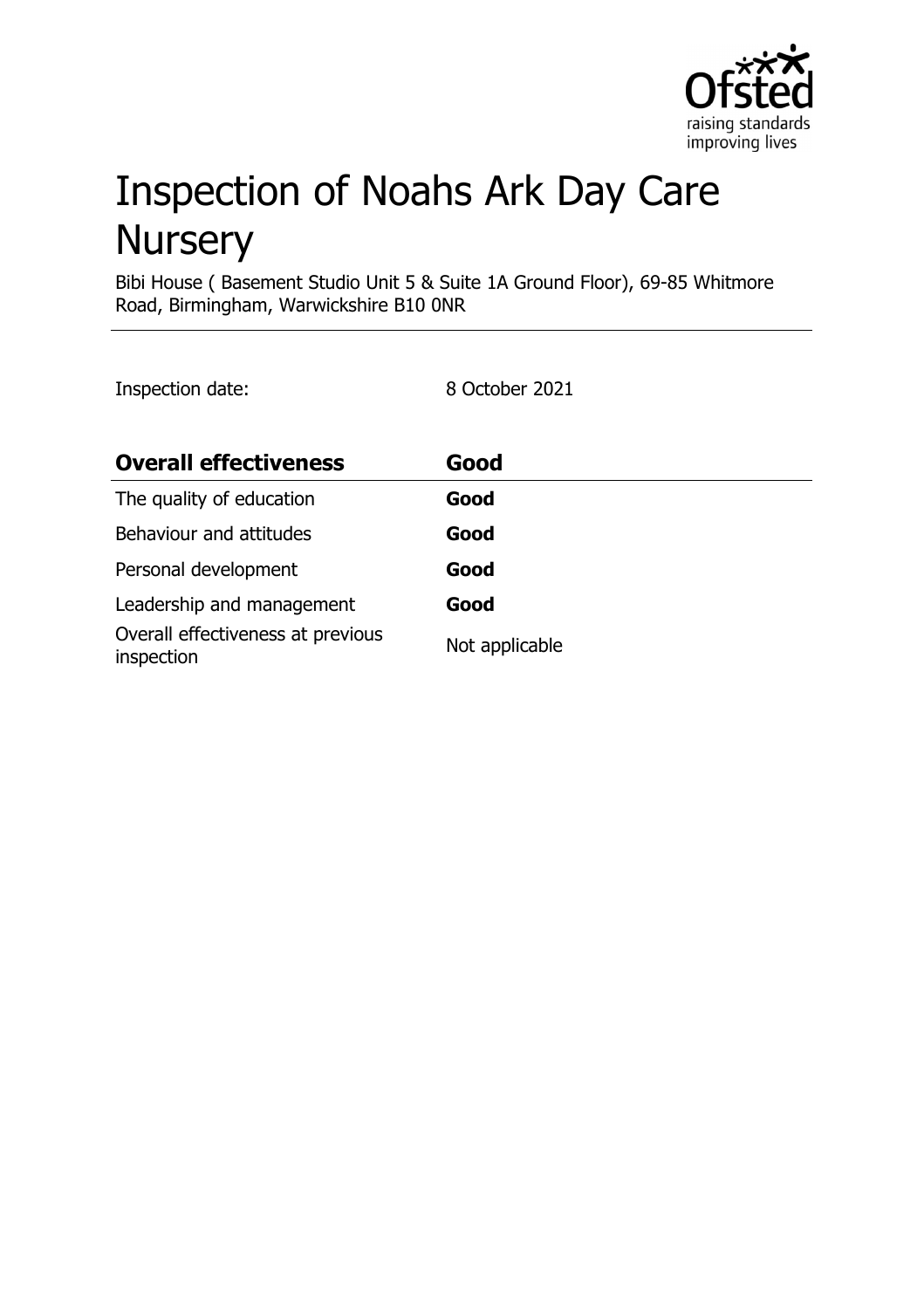

# **What is it like to attend this early years setting?**

### **The provision is good**

Children arrive happily, eager to spend time with their friends in this child-centred, welcoming and inclusive environment. They form strong and trusting bonds with staff, who nurture them and clearly enjoy caring for them. Staff manage children's behaviour well. Children thoroughly enjoy leading their own play and maintain interest in their activities for sustained periods. They confidently explore and investigate their surroundings, independently organise their own games and show maturity as they consider each other's ideas and negotiate who goes first. Children demonstrate high levels of self-esteem and confidence. They learn appropriate behaviour, are respectful, kind and use good manners.

Children use their developing language as they are encouraged to make predictions as they play. They develop a strong understanding of counting, grouping objects and recognising number. Children gain an insight into the different cultures, traditions, diversity and celebrations of others through regular discussion and wellplanned activities. Children confidently engage with visitors and talk about their time in the nursery. Children learn about the benefits of healthy eating and looking after their teeth. They spend time outdoors each day, where they have the opportunity to be physically active. Staff have high expectations for all children, and children display positive attitudes to learning. Overall, children make good progress across the seven areas of learning.

## **What does the early years setting do well and what does it need to do better?**

- Staff foster the growth of children's functional independence, task perseverance and self-regulation. Children are keen to choose practical life activities, which include pouring, scrubbing and washing. They concentrate as they string beads and use tools which support their small-muscle skills and coordination, such as tweezers and scissors. Children learn to be independent. For example, they can manage their own personal care and are adept at using cutlery. They learn to walk and carry items at the same time, and independently set the table.
- Staff make regular observations and assessments of children's individual learning. They have a clear intent about what they want each child to learn next. They attend regular training and, overall, use their learning effectively to support children's continued development.
- $\blacksquare$  The learning environment is well thought out and inviting. There is a broad range of exciting resources that are easily accessible for children to access independently. However, less-experienced staff do not consistently adapt some activities to take account of children's unique learning styles and preferences. As a result, at times, some children become restless and disengaged, particularly during group sessions.
- Children make good progress in their communication development. Staff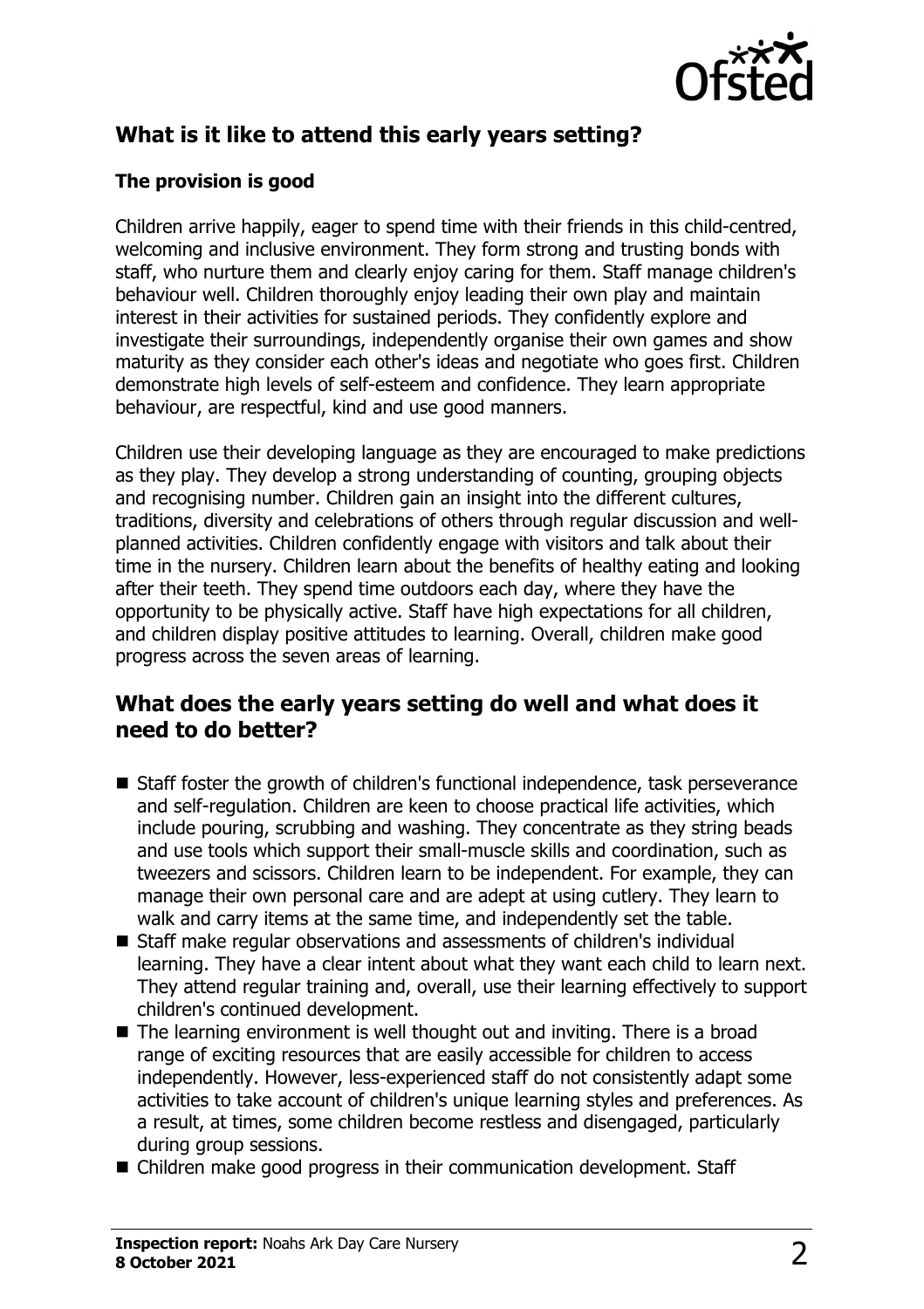

introduce new words and help children to build sentences. Staff give a high priority to those who need additional help with their speech and language development, including those children who speak English as an additional language, to help them to catch up quickly.

- Staff promote children's early reading skills. Children show great awareness of the characters in the books. They learn to recognise and write letters and demonstrate good pencil control.
- The manager has devised a rich and well-sequenced curriculum that supports children to learn the skills and attitudes they need ready for their next stage of learning, including school. She monitors the curriculum and children's learning effectively and provides swift intervention when children need extra help.
- $\blacksquare$  Staff work very closely with parents. They provide regular information about their children's learning in the nursery and ideas on how this can be reinforced or extended at home. However, staff do not always use the information gathered from parents when children first start, to inform their initial assessments and planning.
- The manager seeks feedback from parents, children and staff to inform future improvement plans. For example, staff now provide free English lessons for parents who do not speak English, to help them to support their children's learning at home.
- Staff's health and well-being are very important to the management team. Staff report that their workload is manageable and does not have a negative impact on their well-being.

# **Safeguarding**

The arrangements for safeguarding are effective.

Leaders and staff have a thorough understanding of safeguarding. They know how to recognise the possible signs of abuse and neglect and what to do if they are concerned about a child in their care. They understand how they can help to protect children from extreme views and opinions. The manager uses robust recruitment procedures to help to ensure that staff are deemed suitable to work with children. The deployment of staff is very well organised so that children are supervised at all times.

# **What does the setting need to do to improve?**

#### **To further improve the quality of the early years provision, the provider should:**

- $\blacksquare$  develop less-experienced staff's understanding of how to consistently use children's preferred learning styles and interests to adapt activities to keep children engaged and motivated, particularly during group sessions
- $\blacksquare$  enhance the use of information provided by parents about children's prior learning and skills, to inform initial assessments and planning to help to fully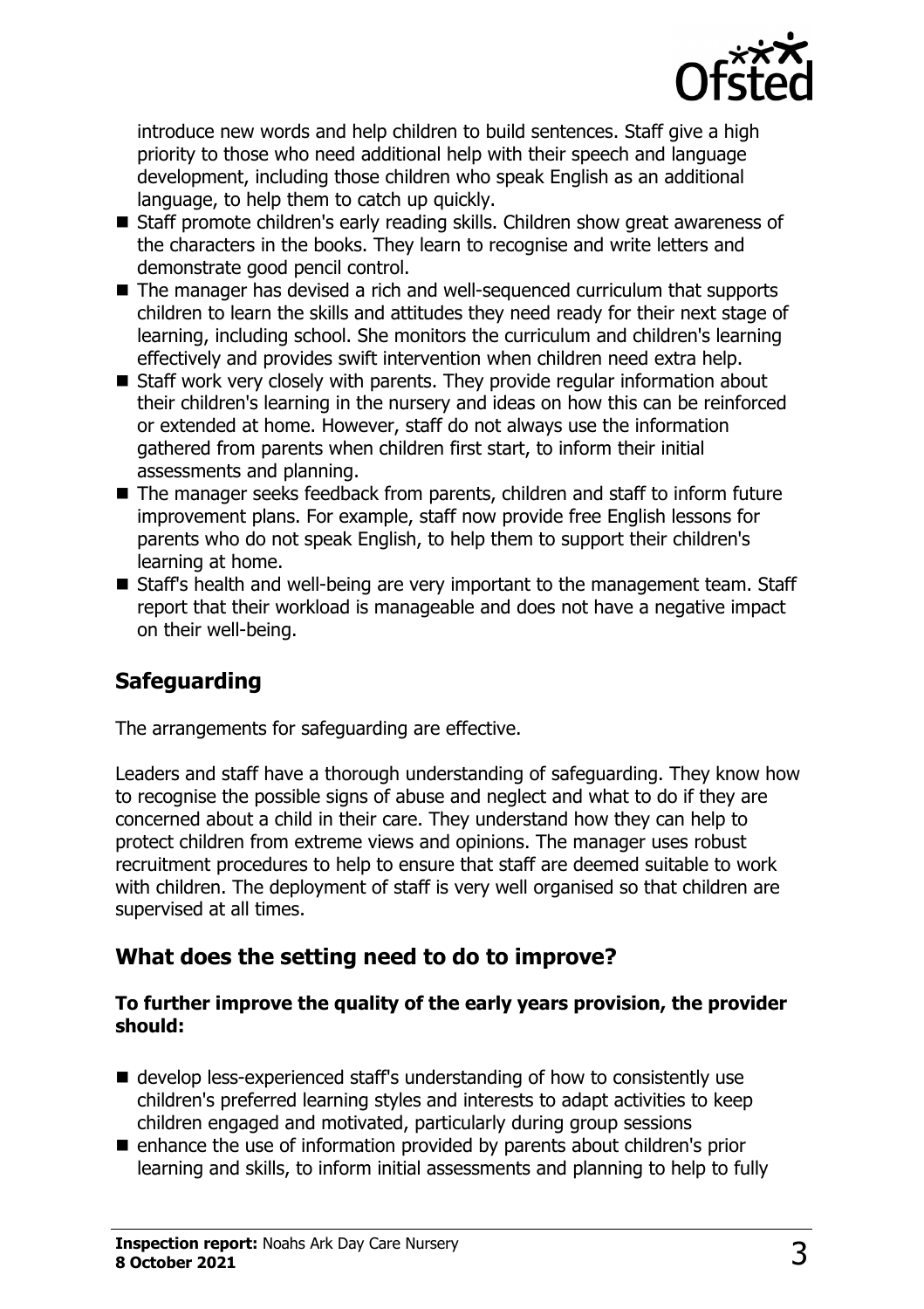

promote children's learning as rapidly as possible from the outset.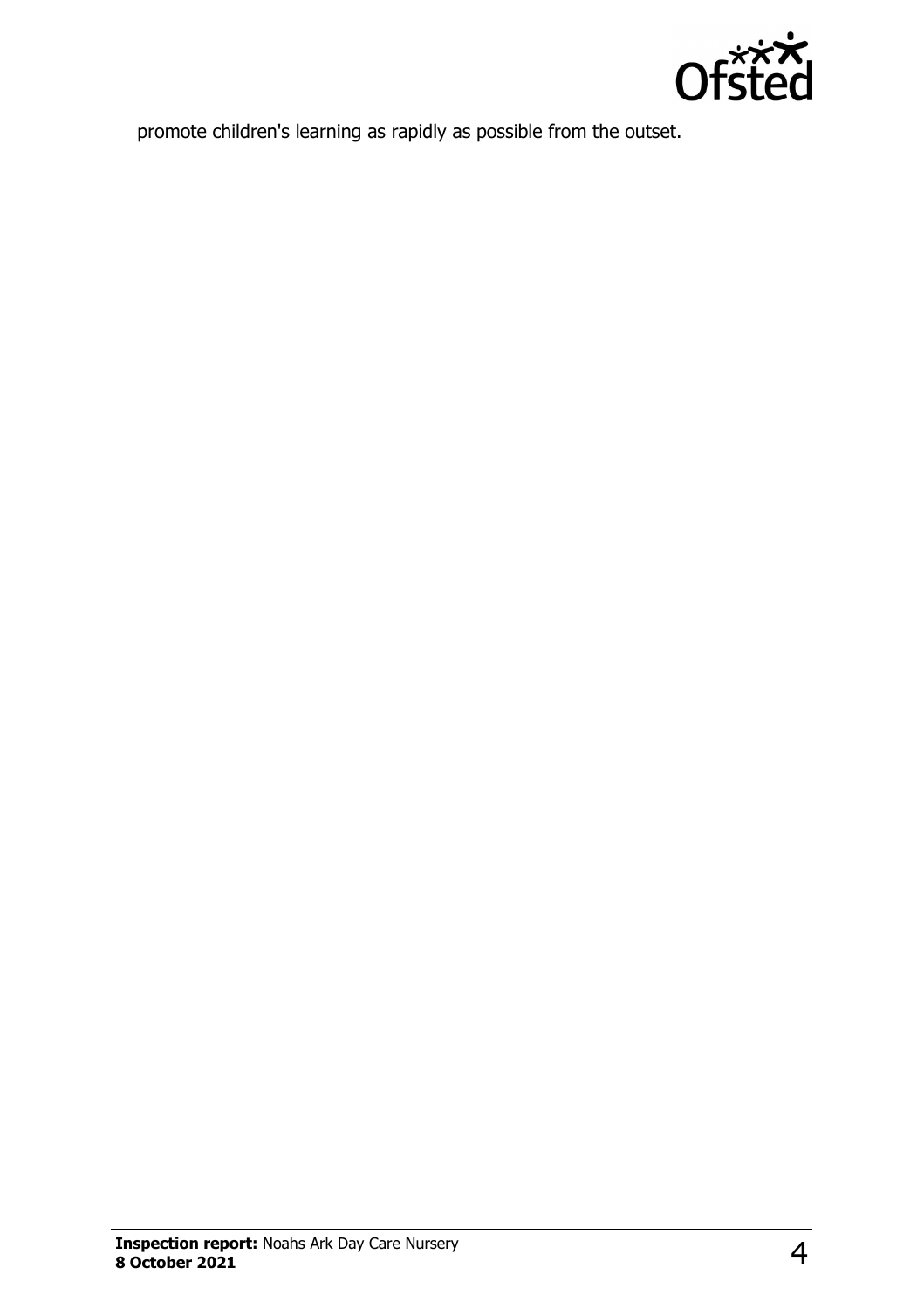

| <b>Setting details</b>                         |                                                       |
|------------------------------------------------|-------------------------------------------------------|
| Unique reference number                        | EY561745                                              |
| <b>Local authority</b>                         | Birmingham                                            |
| <b>Inspection number</b>                       | 10191067                                              |
| <b>Type of provision</b>                       | Childcare on non-domestic premises                    |
| <b>Registers</b>                               | Early Years Register, Voluntary Childcare<br>Register |
| Day care type                                  | Full day care                                         |
| Age range of children at time of<br>inspection | $1$ to $4$                                            |
| <b>Total number of places</b>                  | 60                                                    |
| Number of children on roll                     | 58                                                    |
| Name of registered person                      | Dunga, Geeta Verma                                    |
| Registered person unique<br>reference number   | RP561744                                              |
| Telephone number                               | 07564966524                                           |
| Date of previous inspection                    | Not applicable                                        |

## **Information about this early years setting**

Noahs Ark Day Care Nursery registered in 2018. The nursery employs seven members of childcare staff. Of these, five hold appropriate early years qualifications from level 3 to level 6. The nursery opens from Monday to Friday during term time only. Sessions are from 7.30am to 5pm. The nursery offers a Montessori method of education.

## **Information about this inspection**

#### **Inspector**

Karen Laycock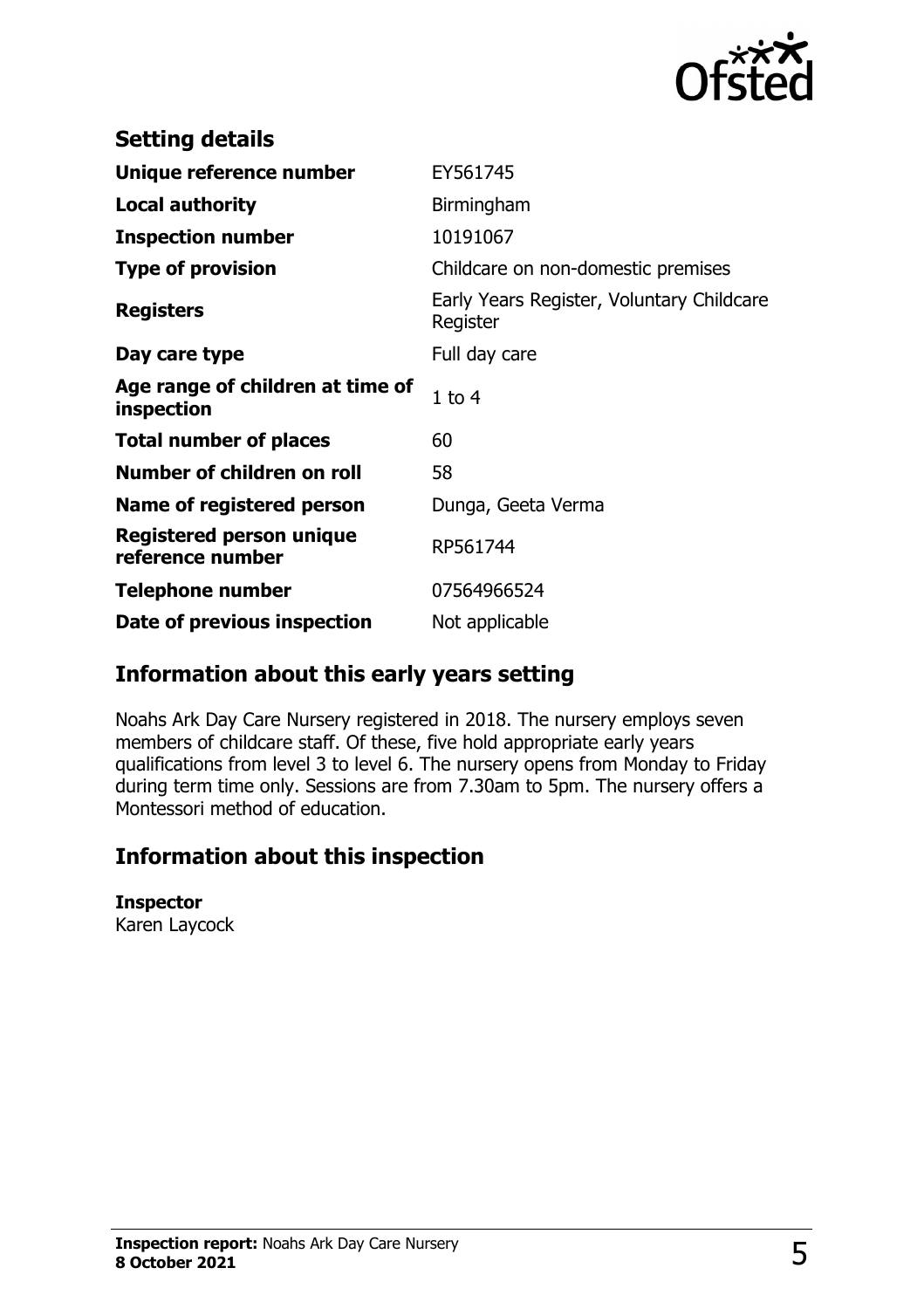

#### **Inspection activities**

- $\blacksquare$  This was the first routine inspection the nursery received since the COVID-19 (coronavirus) pandemic began. The inspector discussed the impact of the pandemic with the provider and has taken that into account in their evaluation of the nursery.
- $\blacksquare$  The manager led the inspector on a learning walk and told her what they want the children to learn at the nursery. They carried out a joint evaluation of an activity together.
- The manager and the inspector observed the quality of teaching during activities and assessed the impact this has on children's learning.
- $\blacksquare$  The inspector held discussions with the provider, managers and staff throughout the inspection. She looked at relevant documentation, including qualifications and first-aid certificates and evidence of the suitability of those working with children.
- $\blacksquare$  The inspector took account of the views of parents spoken to on the day. She spoke to children about their experiences in the nursery.

We carried out this inspection under sections 49 and 50 of the Childcare Act 2006 on the quality and standards of provision that is registered on the Early Years Register. The registered person must ensure that this provision complies with the statutory framework for children's learning, development and care, known as the early years foundation stage.

If you are not happy with the inspection or the report, you can [complain to Ofsted](http://www.gov.uk/complain-ofsted-report).